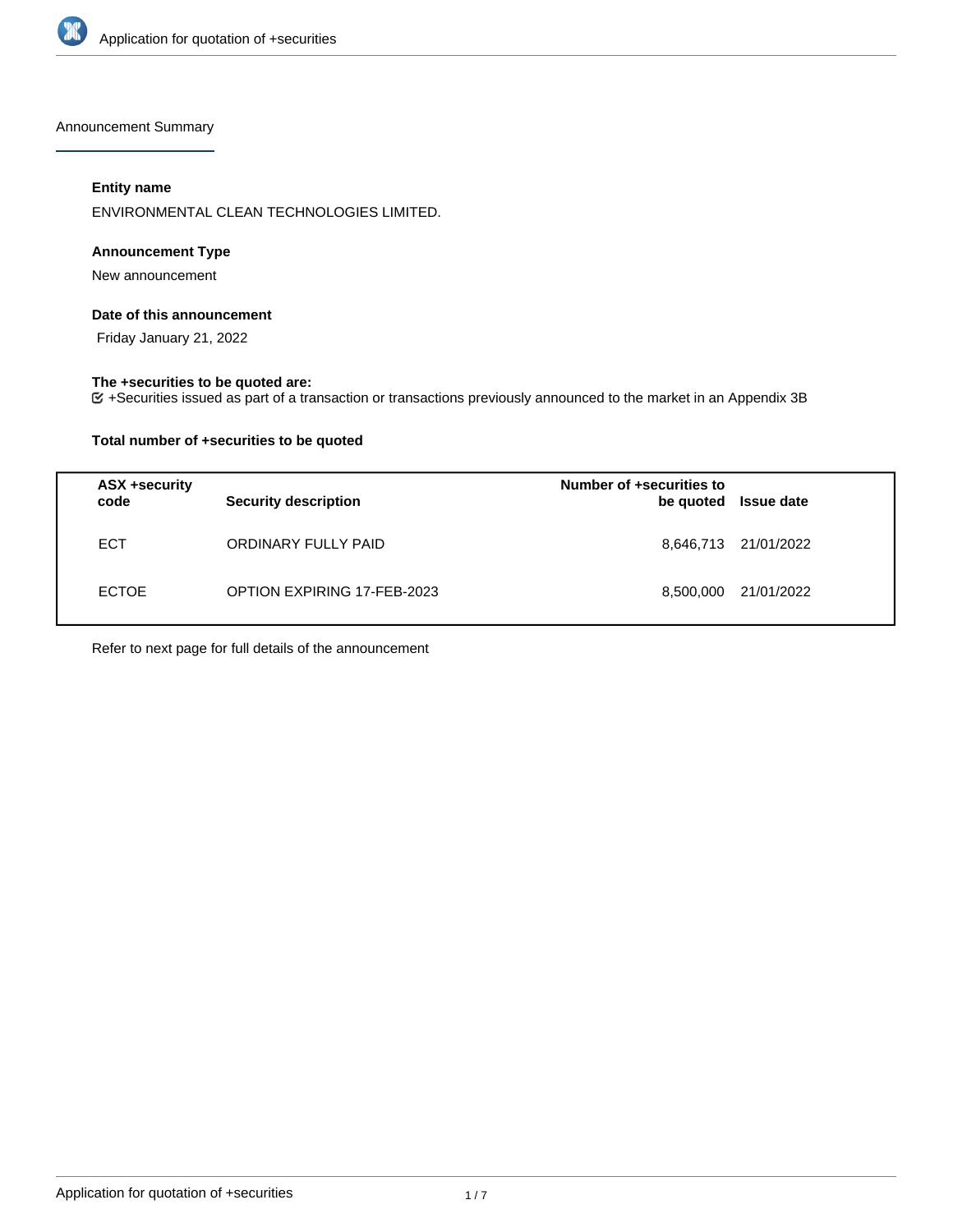

Part 1 - Entity and announcement details

## **1.1 Name of entity**

ENVIRONMENTAL CLEAN TECHNOLOGIES LIMITED.

We (the entity named above) apply for +quotation of the following +securities and agree to the matters set out in Appendix 2A of the ASX Listing Rules.

**1.2 Registered number type** ACN

**Registration number** 009120405

**1.3 ASX issuer code** ECT

**1.4 The announcement is**

New announcement

## **1.5 Date of this announcement**

21/1/2022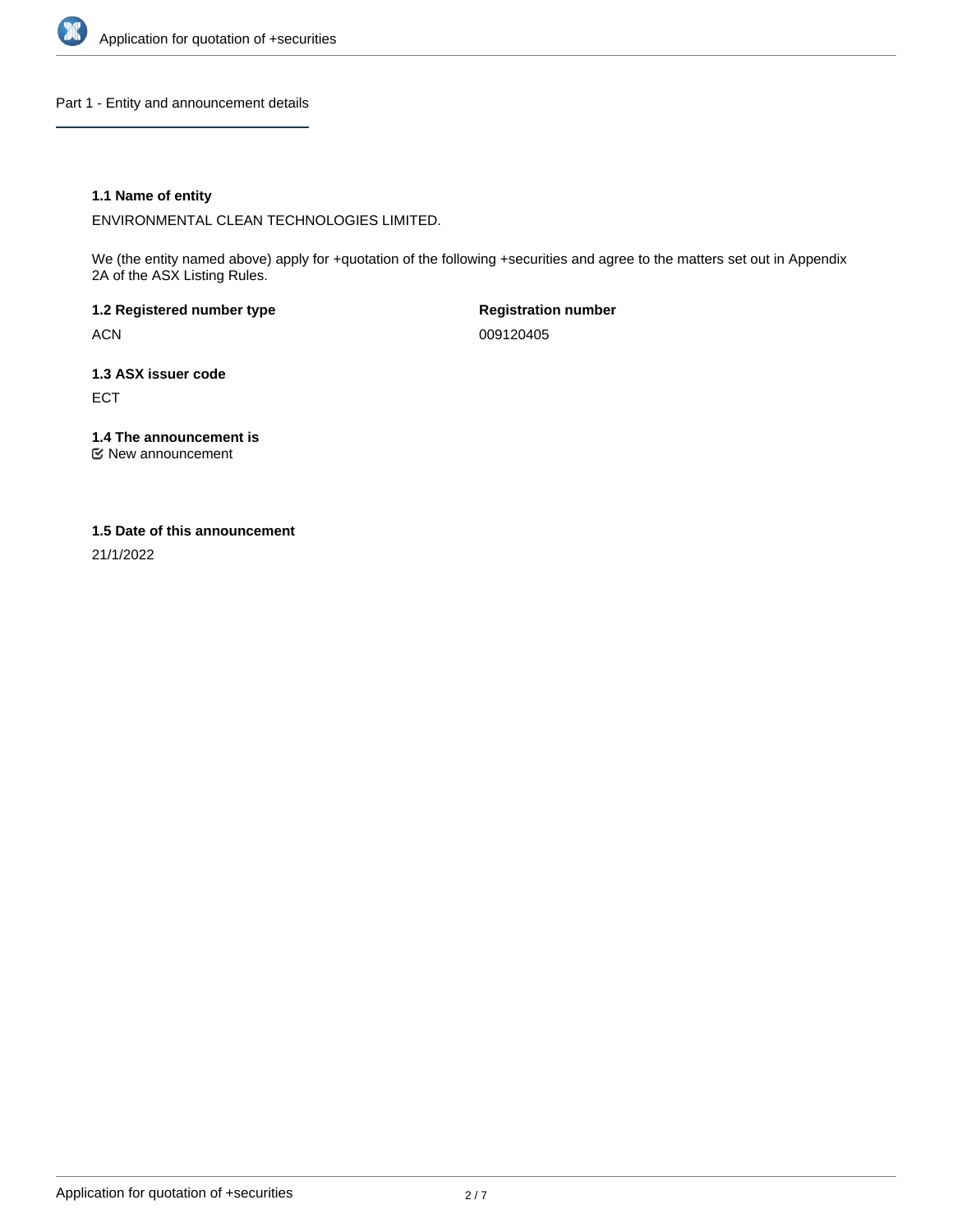

# Part 2 - Type of Issue

#### **2.1 The +securities to be quoted are:**

+Securities issued as part of a transaction or transactions previously announced to the market in an Appendix 3B

#### **Previous Appendix 3B details:**

| <b>Announcement Date and</b><br>Time | <b>Announcement Title</b>                   | Selected Appendix 3B to submit quotation<br>reguest |  |
|--------------------------------------|---------------------------------------------|-----------------------------------------------------|--|
| 03-Sep-2021 10:02                    | New - Proposed issue of securities -<br>ECT | A placement or other type of issue                  |  |

# **2.3a.2 Are there any further issues of +securities yet to take place to complete the transaction(s) referred to in the Appendix 3B?**

Yes

#### **2.3a.3 Please provide details of the further issues of +securities yet to take place to complete the transaction(s) referred to in the Appendix 3B**

5,579,863 fully paid ordinary shares and 5,500,000 ECTOE quoted options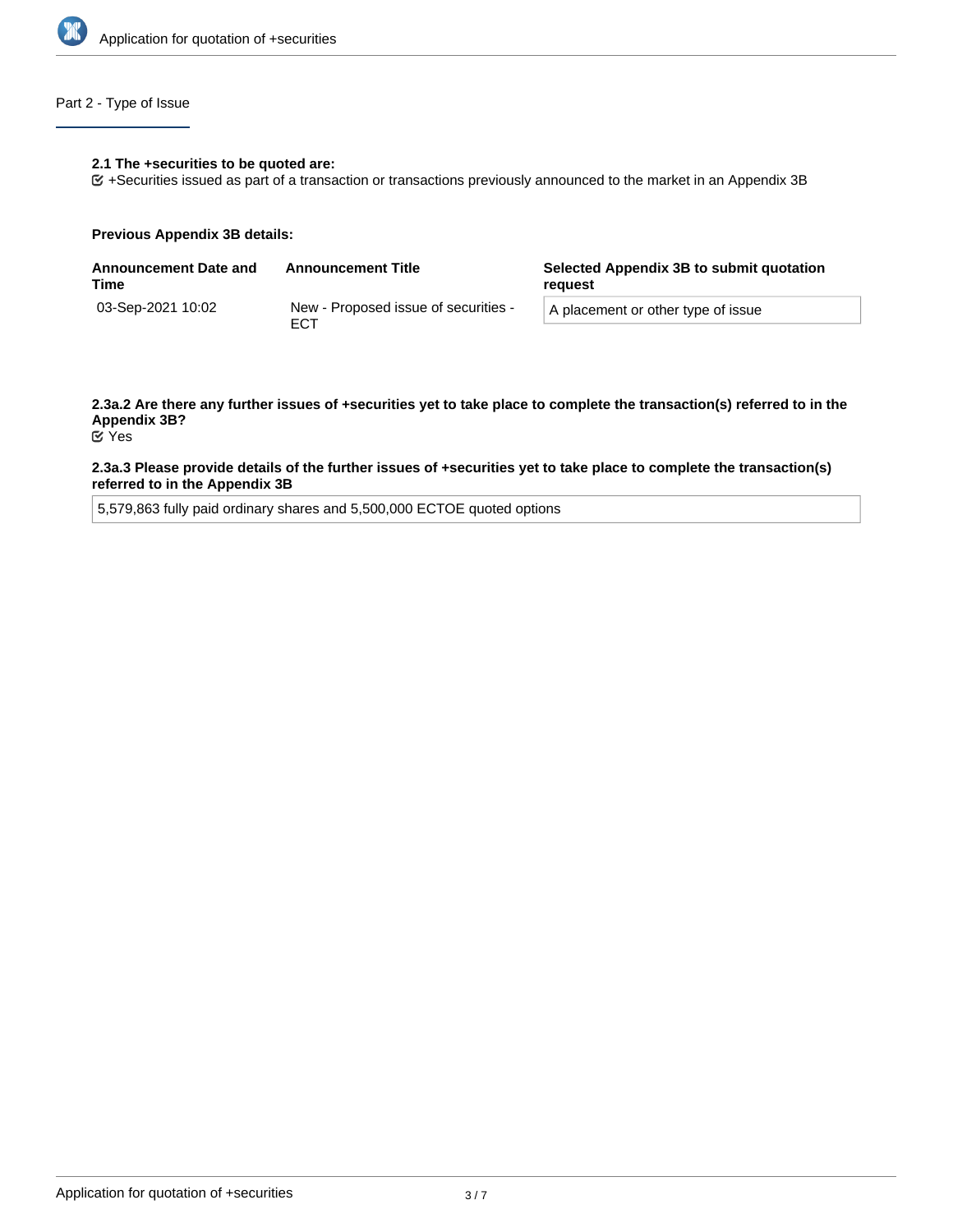

Part 3A - number and type of +securities to be quoted where issue has previously been notified to ASX in an Appendix 3B

## Placement Details

**ASX +security code and description** ECT : ORDINARY FULLY PAID

**Issue date**

21/1/2022

Distribution Schedule

**Provide a distribution schedule for the new +securities according to the categories set out in the left hand column including the number of recipients and the total percentage of the new +securities held by the recipients in each category.**

| Number of +securities held | <b>Number of holders</b> | Total percentage of +securities held<br>For example, to enter a value of 50%<br>please input as 50.00 |
|----------------------------|--------------------------|-------------------------------------------------------------------------------------------------------|
| $1 - 1,000$                |                          | %                                                                                                     |
| $1,001 - 5,000$            |                          | $\%$                                                                                                  |
| $5,001 - 10,000$           |                          | %                                                                                                     |
| 10,001 - 100,000           |                          | $\%$                                                                                                  |
| 100,001 and over           |                          | $\%$                                                                                                  |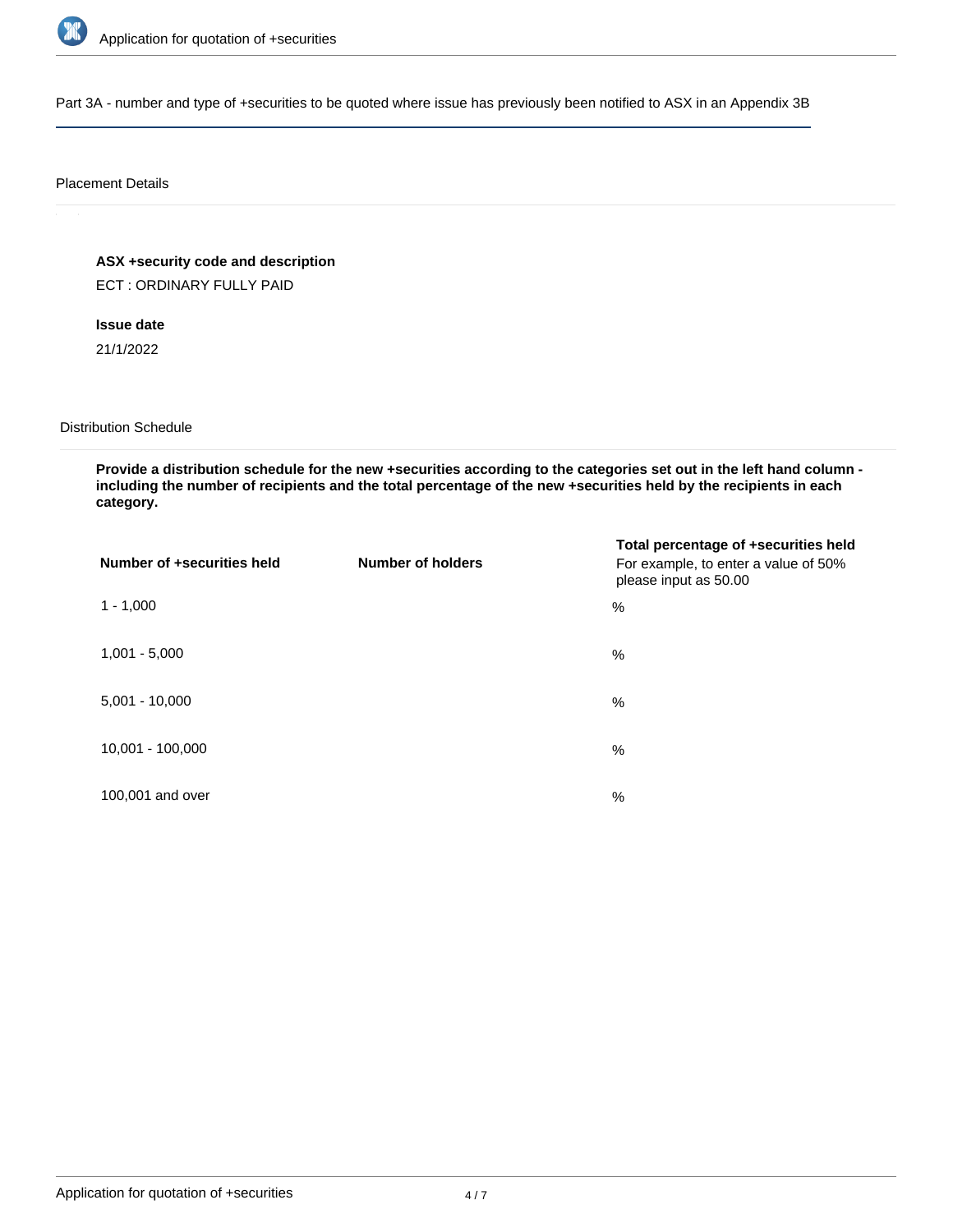

Issue details

| Number of +securities to be quoted<br>8,646,713                                       |                                        |  |  |
|---------------------------------------------------------------------------------------|----------------------------------------|--|--|
| Are the +securities being issued for a cash consideration?<br>$\mathfrak C$ Yes       |                                        |  |  |
| In what currency is the cash consideration being paid?                                | What is the issue price per +security? |  |  |
| AUD - Australian Dollar                                                               | AUD 0.01000000                         |  |  |
| Any other information the entity wishes to provide about the +securities to be quoted |                                        |  |  |

# **ASX +security code and description**

ECTOE : OPTION EXPIRING 17-FEB-2023

## **Issue date**

21/1/2022

## Distribution Schedule

**Provide a distribution schedule for the new +securities according to the categories set out in the left hand column including the number of recipients and the total percentage of the new +securities held by the recipients in each category.**

| Number of +securities held | <b>Number of holders</b> | Total percentage of +securities held<br>For example, to enter a value of 50%<br>please input as 50.00 |
|----------------------------|--------------------------|-------------------------------------------------------------------------------------------------------|
| $1 - 1,000$                |                          | %                                                                                                     |
| $1,001 - 5,000$            |                          | %                                                                                                     |
| $5,001 - 10,000$           |                          | %                                                                                                     |
| 10,001 - 100,000           |                          | %                                                                                                     |
| 100,001 and over           |                          | %                                                                                                     |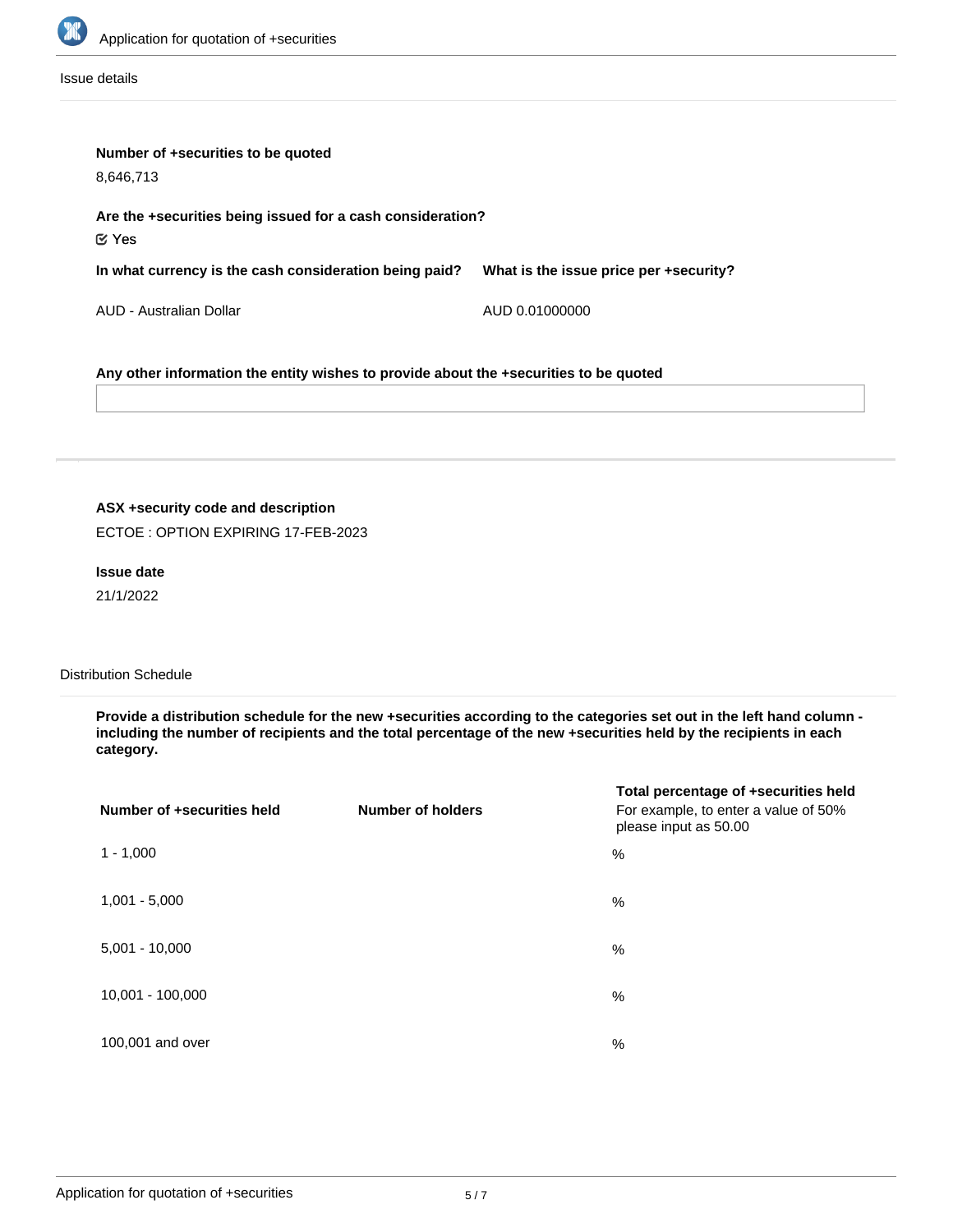

Issue details

## **Number of +securities to be quoted**

8,500,000

**Are the +securities being issued for a cash consideration?**

No

**Please describe the consideration being provided for the +securities**

Free attaching options as part of the conversion of promissory notes.

**Please provide an estimate (in AUD) of the value of the consideration being provided per +security for the +securities to be quoted**

0.000000

## **Any other information the entity wishes to provide about the +securities to be quoted**